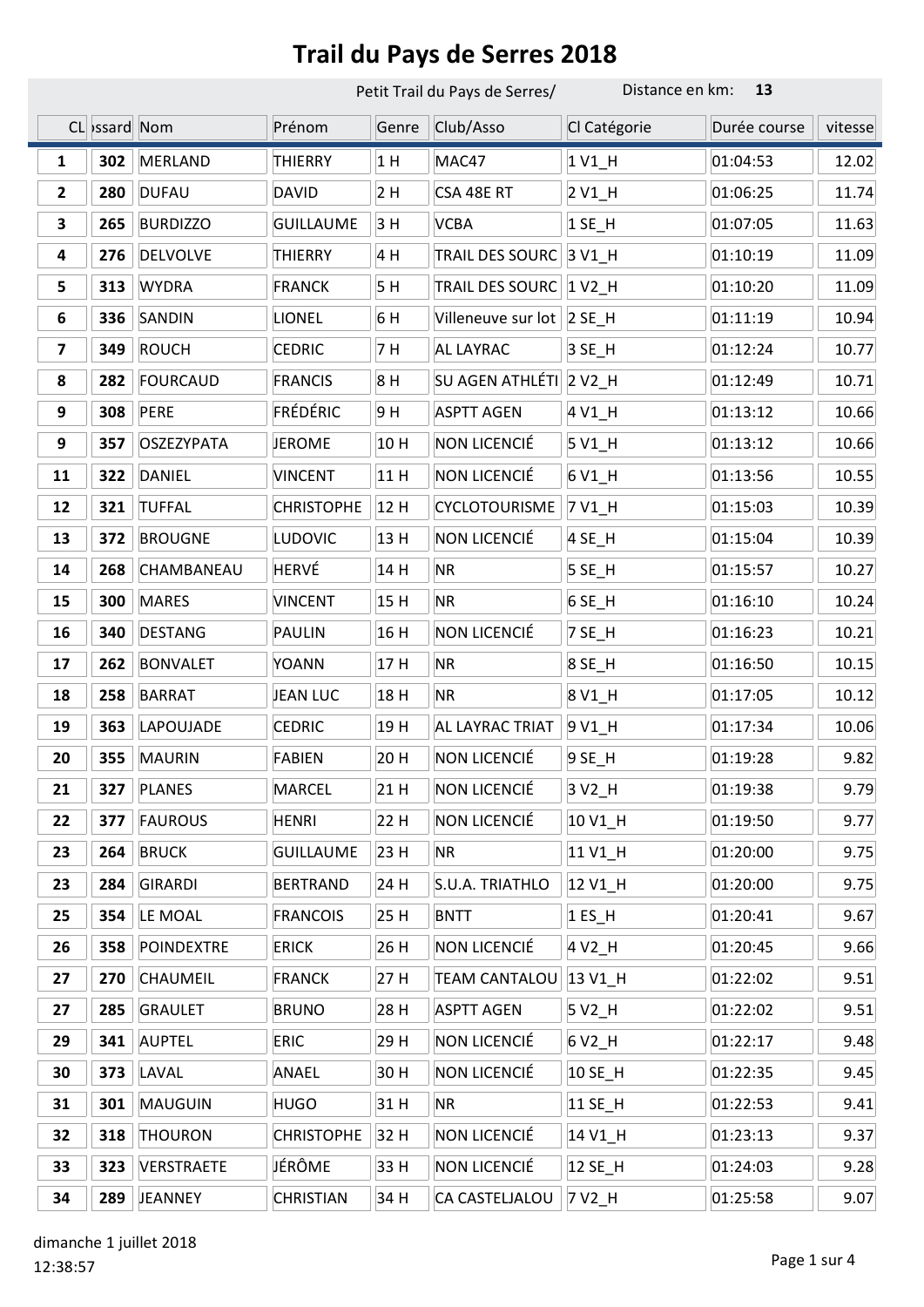|    |              | Petit Trail du Pays de Serres/ |                   |       | Distance en km:<br>13  |                     |              |         |
|----|--------------|--------------------------------|-------------------|-------|------------------------|---------------------|--------------|---------|
|    | CL ssard Nom |                                | Prénom            | Genre | Club/Asso              | Cl Catégorie        | Durée course | vitesse |
| 35 | 304          | <b>NAVARRE</b>                 | AMÉLIE            | 1F    | <b>NR</b>              | $1$ SE_F            | 01:26:05     | 9.06    |
| 36 | 311          | <b>TOUCHEFEU</b>               | <b>MARIE LAUR</b> | 2F    | <b>STADE VILLENEU</b>  | $2SE$ F             | 01:27:22     | 8.93    |
| 37 | 272          | <b>COURRET</b>                 | <b>BENJAMIN</b>   | 35 H  | <b>NR</b>              | 13 SE_H             | 01:27:55     | 8.87    |
| 38 | 260          | <b>BERGA</b>                   | <b>GUILLAUME</b>  | 36 H  | <b>NR</b>              | 14 SE_H             | 01:28:32     | 8.81    |
| 38 | 251          | <b>ABRANTES ACUR</b>           | <b>MANUEL</b>     | 37 H  | <b>NR</b>              | 15 V1_H             | 01:28:32     | 8.81    |
| 40 | 294          | LAPEYRONIE                     | <b>GENSERIC</b>   | 38 H  | <b>NR</b>              | 15 SE_H             | 01:28:35     | 8.81    |
| 41 | 292          | LAMBERT                        | JEAN-YVES         | 39 H  | <b>NR</b>              | 16 V1_H             | 01:28:37     | 8.8     |
| 42 | 299          | <b>MARCUZ</b>                  | STÉPHANE          | 40 H  | <b>NR</b>              | 17 V1_H             | 01:29:20     | 8.73    |
| 43 | 314          | ABDOU                          | STÉPHANE          | 41 H  | Villeneuve sur lot     | 16 SE_H             | 01:29:26     | 8.72    |
| 44 | 326          | <b>BUKVIC</b>                  | <b>ROBERT</b>     | 42 H  | NON LICENCIÉ           | 8 V <sub>2_</sub> H | 01:29:37     | 8.7     |
| 45 | 331          | <b>DELPUCH</b>                 | <b>CHRISTOPHE</b> | 43 H  | <b>ACCRO VELO SPO</b>  | 9 V2 H              | 01:29:48     | 8.69    |
| 46 | 290          | KOUROUMA                       | YANIS             | 44 H  | <b>BEAUVILLE NO TE</b> | $1$ JU_H            | 01:29:56     | 8.67    |
| 47 | 375          | <b>BELLOC</b>                  | JEAN-DAVID        | 45 H  | NON LICENCIÉ           | 18 V1_H             | 01:30:08     | 8.65    |
| 48 | 303          | <b>MOUSTEU</b>                 | BÉATRICE          | 3F    | <b>NR</b>              | $3SE$ <sub>F</sub>  | 01:30:34     | 8.61    |
| 49 | 252          | AMOUROUX                       | <b>STEPHANIE</b>  | 4F    | <b>NR</b>              | $4$ SE_F            | 01:30:58     | 8.57    |
| 50 | 317          | <b>MONCEAU</b>                 | <b>OLIVIER</b>    | 46 H  | NON LICENCIÉ           | 17 SE_H             | 01:31:15     | 8.55    |
| 51 | 286          | <b>GRAULET</b>                 | VERONIQUE         | 5F    | <b>ASPTT AGEN</b>      | 1 V <sub>1_F</sub>  | 01:31:19     | 8.54    |
| 52 | 364          | <b>MAURIOL</b>                 | <b>ALAIN</b>      | 47 H  | asptt agen             | 1 V3_H              | 01:31:20     | 8.54    |
| 53 | 338          | <b>PROSPERO</b>                | <b>ALEXIS</b>     | 48 H  | NON LICENCIÉ           | 18 SE_H             | 01:31:57     | 8.48    |
| 54 | 356          | <b>MADEJ</b>                   | <b>REMY</b>       | 49 H  | NON LICENCIÉ           | 19 SE_H             | 01:32:20     | 8.45    |
| 55 | 353          | COMMUNAL                       | <b>DAMIEN</b>     | 50 H  | NON LICENCIÉ           | 20 SE_H             | 01:32:21     | 8.45    |
| 56 | 306          | <b>OBDAM</b>                   | <b>ROMAIN</b>     | 51 H  | <b>NR</b>              | 21 SE_H             | 01:33:21     | 8.36    |
| 57 | 305          | <b>NAVARRE</b>                 | JULIEN            | 52 H  | <b>NR</b>              | 22 SE_H             | 01:33:58     | 8.3     |
| 58 | 365          | <b>LEGOUX</b>                  | PIERRE            | 53 H  | NON LICENCIÉ           | 23 SE_H             | 01:34:28     | 8.26    |
| 59 | 277          | <b>DORDE</b>                   | SARAH             | 6F    | <b>BNTT</b>            | $5$ SE_F            | 01:34:51     | 8.22    |
| 60 | 281          | FORT                           | <b>CEDRIC</b>     | 54 H  | <b>CABSO</b>           | 24 SE_H             | 01:35:36     | 8.16    |
| 61 | 298          | <b>MARCUZ</b>                  | <b>AURÉLIE</b>    | 7 F   | <b>NR</b>              | $2 VI_F$            | 01:35:53     | 8.13    |
| 62 | 361          | <b>DUFFAU</b>                  | <b>CYRIL</b>      | 55 H  | <b>LAYRAC TRI</b>      | 25 SE_H             | 01:36:28     | 8.09    |
| 63 | 370          | <b>VIDAL</b>                   | LAURENT           | 56 H  | NON LICENCIÉ           | 26 SE_H             | 01:36:49     | 8.06    |
| 64 | 352          | <b>SENTILLES</b>               | ALEXANDRE         | 57 H  | NON LICENCIÉ           | 27 SE_H             | 01:36:58     | 8.04    |
| 65 | 325          | <b>SEGURA</b>                  | JÉRÉMY            | 58 H  | NON LICENCIÉ           | 28 SE_H             | 01:37:00     | 8.04    |
| 66 | 269          | <b>CHARPENTIER</b>             | <b>CEDRIC</b>     | 59H   | <b>NR</b>              | 29 SE_H             | 01:37:12     | 8.02    |
| 67 | 362          | COMMUNAL                       | SYLVAIN           | 60 H  | NON LICENCIÉ           | 30 SE_H             | 01:37:14     | 8.02    |
| 68 | 287          | <b>GUIBERT</b>                 | CAMILLE           | 8F    | <b>SUA</b>             | $6$ SE_F            | 01:37:39     | 7.99    |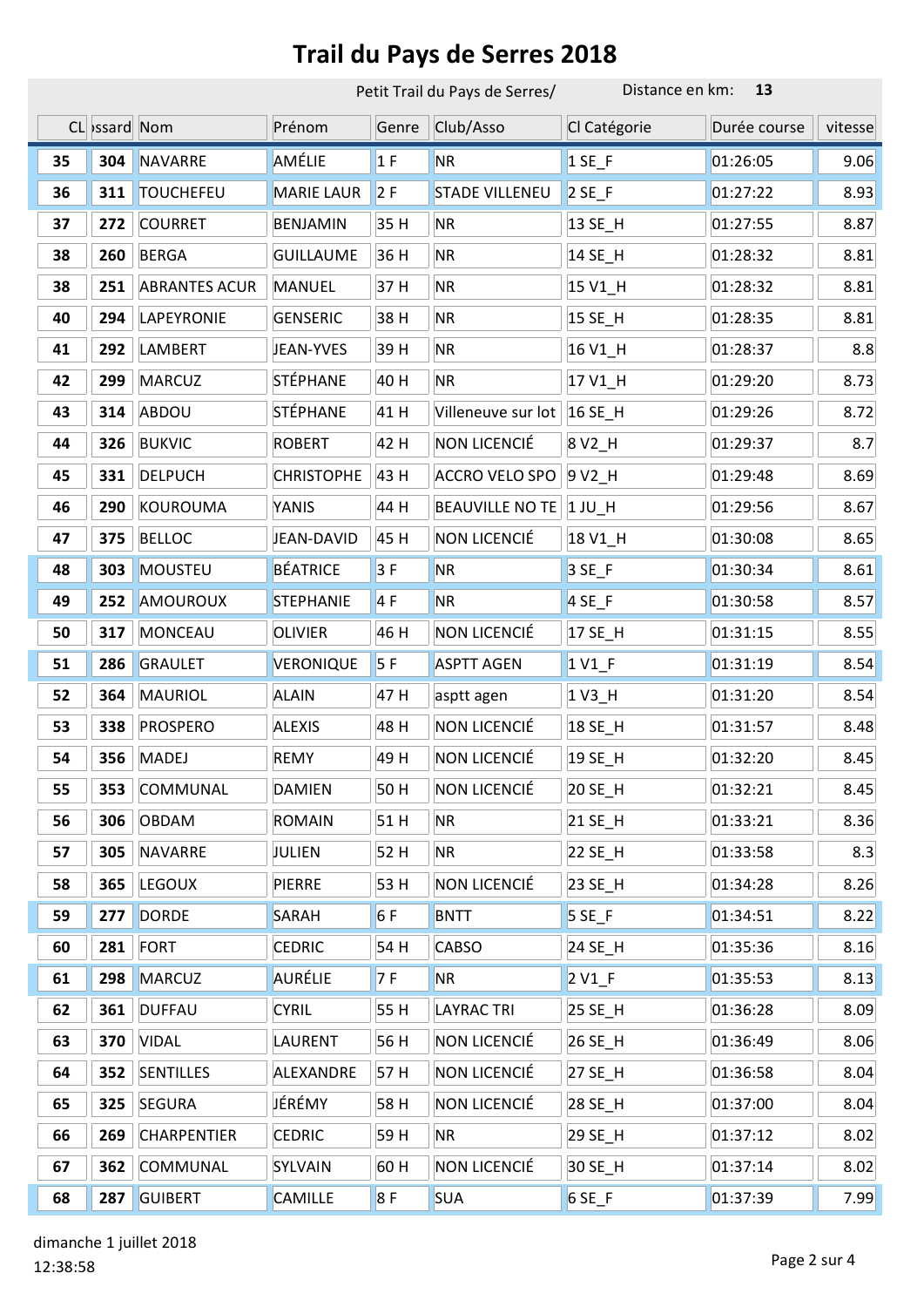|     | Petit Trail du Pays de Serres/ |                       |                   |       | Distance en km:<br>13   |                      |              |         |
|-----|--------------------------------|-----------------------|-------------------|-------|-------------------------|----------------------|--------------|---------|
|     | CL >ssard Nom                  |                       | Prénom            | Genre | Club/Asso               | Cl Catégorie         | Durée course | vitesse |
| 69  | 279                            | <b>DOUAILIN</b>       | <b>SIMON</b>      | 61 H  | SU AGEN TRIATHL 31 SE H |                      | 01:37:42     | 7.98    |
| 70  | 350                            | PORTOLAN              | <b>BORIS</b>      | 62 H  | NON LICENCIÉ            | 19 V1_H              | 01:38:19     | 7.93    |
| 71  | 271                            | <b>CHECCHI</b>        | WALTER            | 63 H  | <b>NR</b>               | 10 V <sub>2_</sub> H | 01:38:24     | 7.93    |
| 72  | 283                            | <b>GINESTET</b>       | <b>SOPHIE</b>     | 9F    | <b>NR</b>               | 3 V <sub>1_F</sub>   | 01:38:51     | 7.89    |
| 73  | 254                            | ANZELIN               | <b>LUCILE</b>     | 10F   | <b>NR</b>               | $7$ SE_F             | 01:38:53     | 7.89    |
| 73  | 255                            | ANZELIN               | <b>MARYSE</b>     | 11F   | CLUB ATHLETIQU          | $1 \text{V2}$        | 01:38:53     | 7.89    |
| 75  | 367                            | CHAUDAGNE             | LIONEL            | 64 H  | NON LICENCIÉ            | 20 V1_H              | 01:39:11     | 7.86    |
| 75  | 329                            | SATURNIN              | <b>BENOIT</b>     | 65 H  | NON LICENCIÉ            | 32 SE_H              | 01:39:11     | 7.86    |
| 77  | 339                            | <b>BELLOD</b>         | <b>XAVIER</b>     | 66 H  | NON LICENCIÉ            | 33 SE_H              | 01:39:19     | 7.85    |
| 78  | 266                            | <b>CARDONA</b>        | <b>ALAIN</b>      | 67 H  | <b>STADE VILLENEU</b>   | 11 V <sub>2_</sub> H | 01:39:27     | 7.84    |
| 79  | 368                            | FERRER                | <b>DELPHINE</b>   | 12F   | NON LICENCIÉ            | 8 SE_F               | 01:39:35     | 7.83    |
| 79  | 369                            | <b>FAURE</b>          | <b>MICKAEL</b>    | 68 H  | <b>TEAM UNISALLER</b>   | 34 SE_H              | 01:39:35     | 7.83    |
| 81  | 274                            | <b>DELANIS</b>        | LAURE             | 13F   | <b>ASPTT AGEN</b>       | $9$ SE_F             | 01:39:36     | 7.83    |
| 82  | 307                            | PERE                  | ALEXANDRA         | 14F   | <b>ASPTT AGEN</b>       | 10 SE_F              | 01:39:38     | 7.83    |
| 83  | 295                            | <b>LOISEL</b>         | <b>DAVID</b>      | 69 H  | <b>NR</b>               | 21 V1_H              | 01:40:00     | 7.8     |
| 84  | 330                            | <b>BRAIDOTTI</b>      | SANDRA            | 15F   | NON LICENCIÉ            | $4V1_F$              | 01:40:09     | 7.79    |
| 85  | 344                            | <b>ROY</b>            | DANIEL            | 70 H  | NON LICENCIÉ            | 12 V <sub>2_</sub> H | 01:42:38     | 7.6     |
| 86  | 310                            | <b>SITJAR</b>         | <b>CAROLINE</b>   | 16F   | <b>NR</b>               | 5 V1_F               | 01:45:16     | 7.41    |
| 86  | 359                            | SŒUR                  | <b>CHRISTOPHE</b> | 71 H  | NON LICENCIÉ            | 13 V <sub>2_</sub> H | 01:45:16     | 7.41    |
| 88  | 343                            | <b>BERNARD BEDRIN</b> | <b>MANUEL</b>     | 72 H  | NON LICENCIÉ            | 35 SE_H              | 01:45:17     | 7.41    |
| 89  | 315                            | VALENDRE              | <b>FABRICE</b>    | 73 H  | NON LICENCIÉ            | 14 V <sub>2_</sub> H | 01:47:43     | 7.24    |
| 90  | 312                            | VELASCO               | LAURENT           | 74 H  | <b>NR</b>               | 22 V1_H              | 01:49:21     | 7.13    |
| 91  | 347                            | <b>FONVIEILLE</b>     | <b>MARYSE</b>     | 17F   | NON LICENCIÉ            | 6 V1 F               | 01:49:42     | 7.11    |
| 91  | 376                            | <b>FAUROUS</b>        | <b>FATIMA</b>     | 18F   | NON LICENCIÉ            | $7V1_F$              | 01:49:42     | 7.11    |
| 93  | 342                            | <b>BOISSEAU</b>       | <b>CHRISTEL</b>   | 75 H  | NON LICENCIÉ            | 36 SE_H              | 01:49:43     | 7.11    |
| 94  | 360                            | <b>PETIT</b>          | <b>CELINE</b>     | 19F   | NON LICENCIÉ            | 8 V1 F               | 01:49:44     | 7.11    |
| 95  | 275                            | DELANNOY              | <b>CECILE</b>     | 20 F  | <b>NR</b>               | 11 SE_F              | 01:50:15     | 7.07    |
| 96  | 316                            | <b>SENAVE</b>         | <b>ANTOINE</b>    | 76 H  | NON LICENCIÉ            | 37 SE_H              | 01:51:00     | 7.03    |
| 97  | 345                            | <b>BERLAND</b>        | <b>CARINE</b>     | 21F   | Non Licencié            | 9 V1_F               | 01:51:37     | 6.99    |
| 98  | 346                            | <b>TANDON</b>         | <b>VINCENT</b>    | 77 H  | Non Licencié            | 38 SE_H              | 01:51:38     | 6.99    |
| 99  | 256                            | AURIERE               | LAURA             | 22 F  | <b>NR</b>               | 12 SE_F              | 01:54:51     | 6.79    |
| 100 | 296                            | <b>LORENTE</b>        | <b>ALAIN</b>      | 78 H  | <b>STADE VILLENEU</b>   | 1 V4_H               | 01:55:08     | 6.77    |
| 101 | 335                            | <b>MOUNARIS</b>       | <b>NICOLAS</b>    | 79 H  | NON LICENCIÉ            | 39 SE_H              | 01:55:51     | 6.73    |
| 102 | 374                            | <b>DALINGE</b>        | JULIEN            | 80 H  | NON LICENCIÉ            | 40 SE_H              | 01:55:52     | 6.73    |